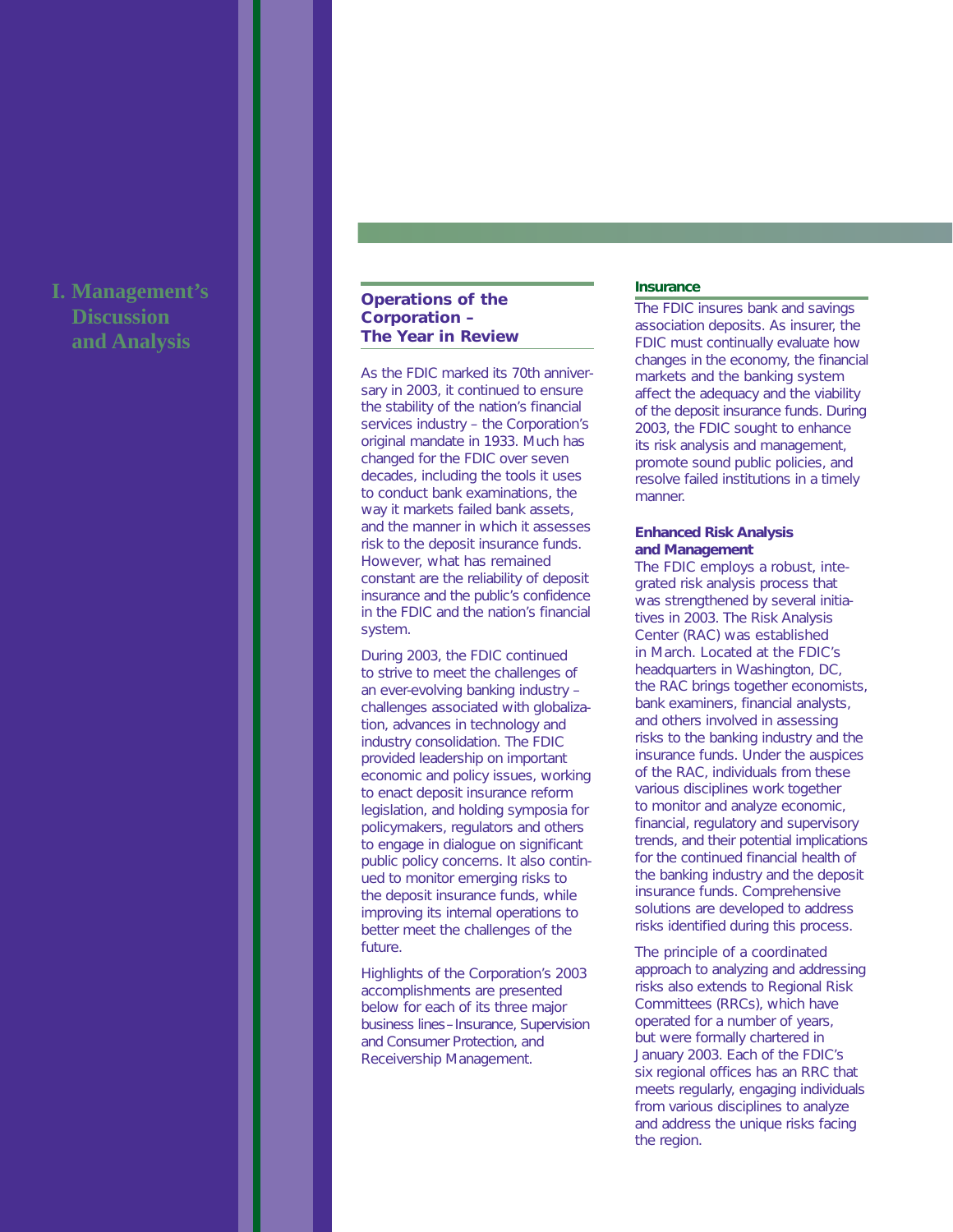

**Art Murton, Mike Zamorski, Mitchell Glassman, and Chairman Powell officially open the RAC.**

In January 2003, the National Risk Committee (NRC) was chartered to provide a forum for executive leadership to consider and coordinate risk management activities across the FDIC. The RAC and RRCs provide data and reports to the NRC to support policy and resource allocation decisions of the NRC. Among other things, the NRC is responsible for ensuring that the FDIC takes appropriate actions to address identified risks and that these risks and FDIC's actions are effectively communicated to internal and external audiences.

# **Improved Financial Risk Management Practices**

In 2003, the FDIC hired an independent, outside consultant to review the FDIC's financial risk management practices. This review focused particularly on the methodology and processes used by the interdivisional Financial Risk Committee (FRC), which is responsible for recommending quarterly the amount of the BIF and SAIF contingent liability for anticipated bank and thrift failures. The final report, *Strengthening Financial Risk Management at the FDIC*, reflects

the FDIC's commitment to ensuring that our methods and procedures remain effective and represent industry best practices. The report provided meaningful suggestions to enhance the overall accuracy, robustness and transparency of the FDIC's contingent loss-reserving process. It also laid out a road map to follow in developing next-generation tools and organizational practices for managing risk at the FDIC.

The consultant's recommendations span three overlapping time periods (Horizons 1, 2, and 3). The FDIC implemented Horizon 1 recommendations in September 2003. The results of the implementation of these recommendations are reflected in our audited 2003 financial statements. The Horizon 1 recommendations include:

- Limiting subjective deviations from average expected failure rates to a range around the recent, historical average, and developing explicit guidelines for when the FRC may elect to deviate from the average,
- Incorporating the asset and liability compositions of failing banks and thrifts into expected loss rates, and
- Adopting a set of more formal operating procedures for the FRC.

The FDIC will implement Horizon 2 recommendations throughout 2004. The Horizon 2 recommendations include:

- Accelerating development of a new integrated model for financial risk management. The FDIC has already developed a prototype loss distribution model that will be the centerpiece of the integrated fund model and will be used by the FRC in 2004 to establish the contingent liability for anticipated failures. A paper describing the prototype model was presented at the *Finance and Banking: New Perspectives* conference in December 2003, and
- Building a more integrated risk management organization by enhancing outputs, operations and feedback mechanisms of the FRC and RAC.

Horizon 3 improvements include building capabilities such as realtime risk management, programs for hedging or reinsurance, and the ability to rapidly conduct scenario analyses. The FDIC will annually assess whether to implement Horizon 3 capabilities.

**FDIC Center for Financial Research** The Corporation established the Center for Financial Research (CFR) in late 2003 to promote research that would provide meaningful insights into developments in deposit insurance, the financial services sector, prudential supervision, risk measurement and management, regulatory policy and related topics that are of interest to the FDIC, the financial services industry, academia and policymakers. The CFR will be a partnership between the FDIC and the academic community with prominent scholars actively engaged in overseeing and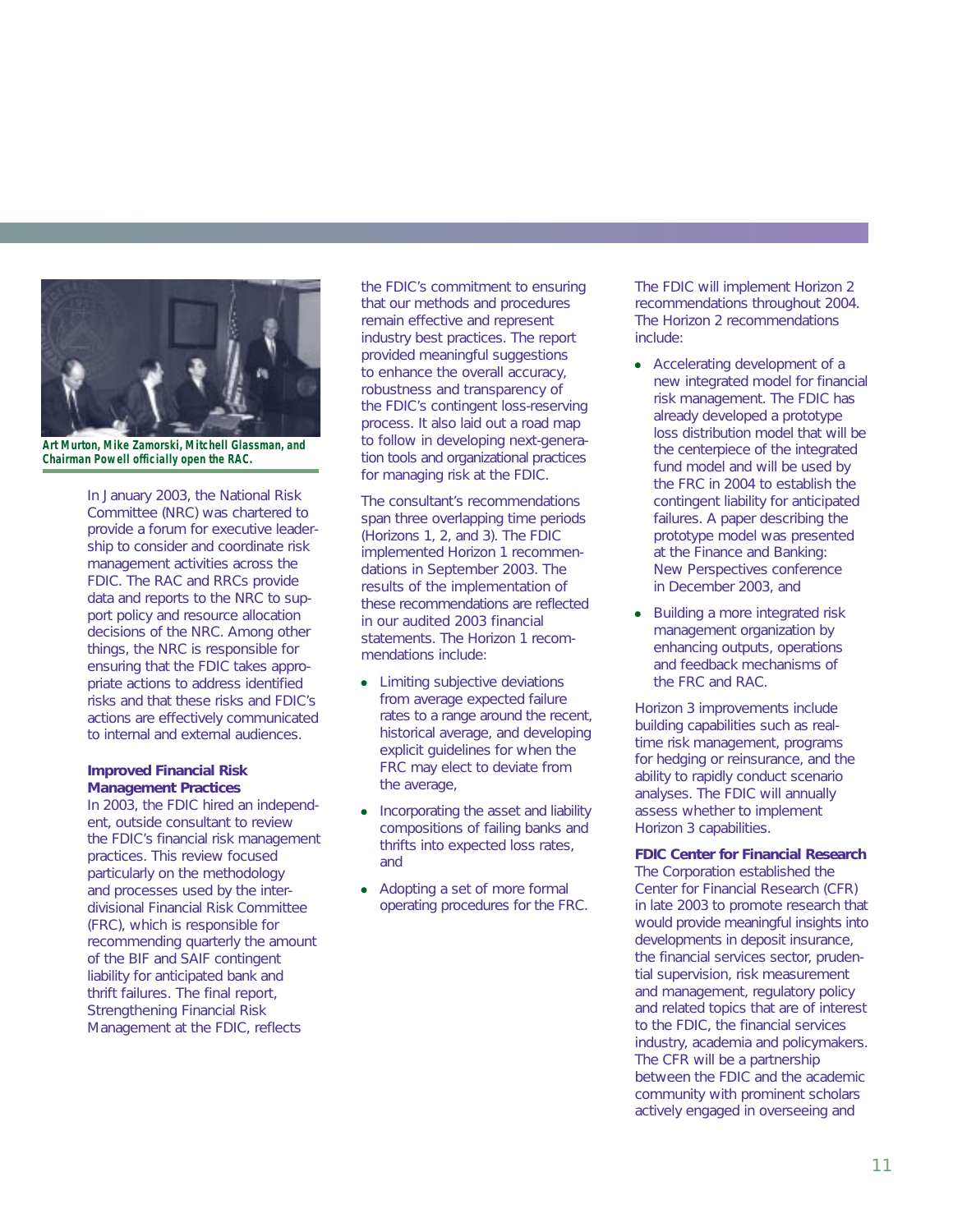directing its research program. The CFR will carry out its mission through an agenda of research, analysis, forums and conferences that encourages and facilitates an ongoing dialogue that incorporates industry, academic and public-sector perspectives. The CFR will support highquality original research by sponsoring relevant research program lines and soliciting rigorous analysis of the issues within five program areas. These programs will be under the leadership of program coordinators who are drawn largely from the outside academic community. Input will also be obtained from six prominent economists who will serve as Senior Fellows.

The CFR will sponsor a Visiting Research Fellows Program to provide support for residence scholars for defined time periods. The CFR will also organize visits and encourage interaction and collaboration between outside scholars and FDIC staff on subjects of mutual interest.

# **New International Capital Standards**

The FDIC continues to actively participate in the Basel Committee on Banking Supervision's (BCBS) efforts to update and revise the 1988 Basel Capital Accord. Such revisions are necessary to align capital standards with advances in banks' risk measurement and management practices, while continuing to assure that these banks maintain adequate capital reserves. In addition to the BCBS, the FDIC is active on a number of global supervisory groups, including the Capital Task Force, the Accord Implementation Group, the Risk Management Group, and various subgroups and task forces that seek to enhance risk management practices.

The FDIC invested significant resources on several fronts during 2003 to ensure that the new capital rules, when final, will be compatible with the Corporation's roles as both deposit insurer and supervisor. Significant work has been performed, both internationally and domestically, to assure that the new Accord is implemented efficiently, that effective supervisory oversight will continue, and that these new rules will not create unintended and potentially harmful consequences.

Ensuring the adequacy of capital requirements under the new Accord was the FDIC's main priority during 2003. The FDIC published a study suggesting that over time and on average, risk-based capital requirements under the new Accord would probably decline substantially relative to the 1988 Accord. In 2004, the FDIC will seek to ensure that any reductions in capital requirements reflect bank risk profiles rather than specific statistical modeling assumptions. The BCBS has established a goal of issuing a final rule in mid-2004, with implementation slated for January 2007.

# **Deposit Insurance Reform**

The FDIC continued to give priority attention to enactment of comprehensive deposit insurance reform legislation throughout 2003. Legislation containing major elements of the deposit insurance reform proposals developed by the FDIC over the past three years was introduced in both the House of Representatives and the Senate. FDIC Chairman Powell testified in support of deposit insurance reform proposals on February 26 before the Senate Banking Committee and on March 4 before the House Financial Services Committee.

The FDIC's recommendations, which were summarized in the testimony, include:

- Merging the Bank Insurance Fund (BIF) and the Savings Association Insurance Fund (SAIF).
- Granting the FDIC's Board of Directors the flexibility to manage a combined deposit insurance fund. Under the present system, statutorily-mandated methods of managing the size of the BIF and SAIF may cause large premium swings and could force the FDIC to charge the highest premiums during difficult economic times when the industry can least afford it. Currently, safer institutions subsidize riskier institutions unnecessarily while new entrants and growing institutions avoid paying premiums. To correct these problems, the FDIC recommended that the Congress give the Board of Directors the discretion to:
	- Manage the combined fund within a range.
	- Price deposit insurance according to risk at all times and for all insured institutions.
	- Grant a one-time initial assessment credit to recognize institutions' past contributions to the fund and create an ongoing system of assessment credits to prevent the fund from growing too large.
- Indexing deposit insurance coverage to ensure that basic account coverage is not eroded over time by inflation.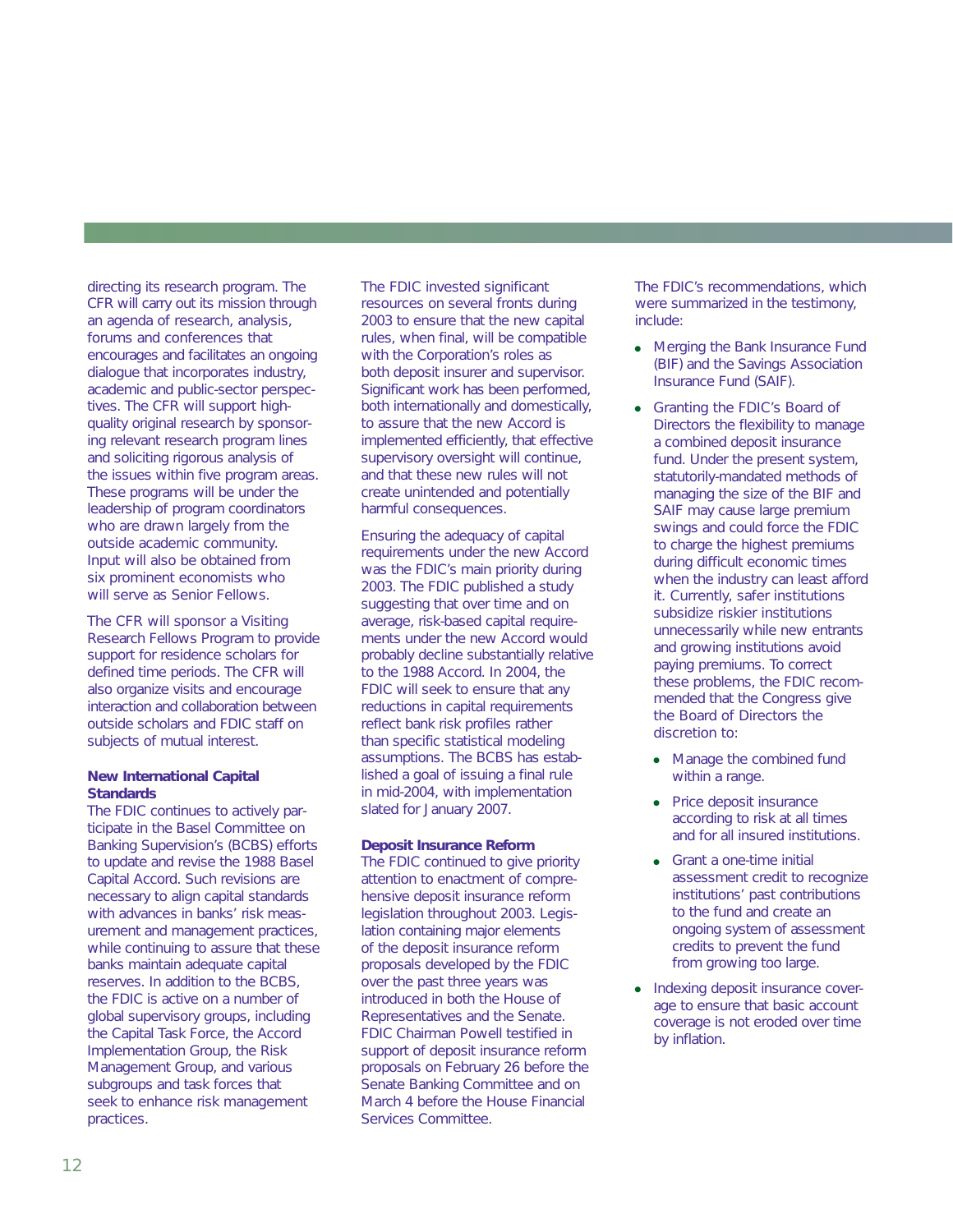The House passed H.R. 522, the Federal Deposit Insurance Reform Act of 2003, on April 2 by a vote of 411 to 11. Although the Senate Banking Committee held a hearing on deposit insurance reform in February, it did not act on a deposit insurance bill during the year. Enactment of deposit insurance reform will remain a priority of the FDIC during 2004.

#### **FFIEC Central Data Respository**

The FDIC provided leadership for a new interagency initiative with the Federal Reserve Board and the Office of the Comptroller of the Currency under the auspices of the FFIEC, to consolidate the collection, editing and publication of quarterly bank financial reports into a Central Data Repository (CDR). The CDR will be implemented during the fourth quarter of 2004 and will be accessible to regulators, financial institutions and the public. This initiative will be undertaken in cooperation with the industry and will employ cutting-edge technology based on the Extensible Business Reporting Language (XBRL) standard to define data standards and streamline the collection and validation of the data. The first reports are expected to be filed under the new system beginning with the September 2004 Call Report.

### **Future of Banking Study**

The FDIC conducted a study on the future of banking during 2003 that focused on underlying trends in the economy and the banking industry, and their implications for different sectors of the industry and for bank regulators in the future. FDIC analysts explored policy issues that included the mixing of banking and commerce, regulatory reorganization, consumer privacy, the role of banks in light



**Determined to cut red tape and reduce regulatory burden are (l to r), OTS Director James Gilleran, Jim McLaughlin of the American Bankers Association, Harry Doherty of America's Community Bankers, FDIC Vice Chairman John Reich and Ken Guenther of the Independent Community Bankers of America.**

of the increased importance of nonbank competitors, and the potential effects of financial services industry consolidation on small business and local economies. As part of the study, FDIC analysts met with representatives from the banking industry and the regulatory community throughout the year to discuss their views on the direction of the industry. The results of the study will be presented at a conference in 2004 and published following this conference. The FDIC's Advisory Committee on Banking Policy, formed in 2002 to provide advice and recommendations relating to the FDIC's mission, will also be reviewing the study.

#### **Reduced Regulatory Burden**

On June 3, 2003, under the leadership of FDIC's Vice Chairman John Reich, the federal thrift and bank regulatory agencies launched a cooperative, three-year effort to review all of their regulations (129 in all) that impose some burden on the industry. The purpose of the review, which is mandated by the Economic Growth and Regulatory Paperwork Reduction Act of 1996 (EGRPRA), is to identify and eliminate any regulatory requirements that are outdated, unnecessary or unduly burdensome. As a former

community banker, Vice Chairman Reich understands bankers' concerns regarding the extent of regulatory burden and believes that, with the assistance of bankers, meaningful changes can be made. For the purposes of this review, the agencies categorized their regulations into 12 separate groups. Every six months, new groups of regulations will be published for comment, giving bankers and others an opportunity to identify regulatory requirements they believe are no longer needed. The agencies will then analyze the comments and propose amendments to their regulations where appropriate.

On June 15, 2003, the agencies issued the first three groups of regulations for comment: Applications and Reporting, Powers and Activities, and International Banking. During the 90-day comment period, 17 letters were received containing more than 150 individual recommendations for burden reduction. Staff is reviewing and analyzing all of these recommendations with an eye towards reducing regulatory burden wherever possible. If necessary, legislative changes may be proposed.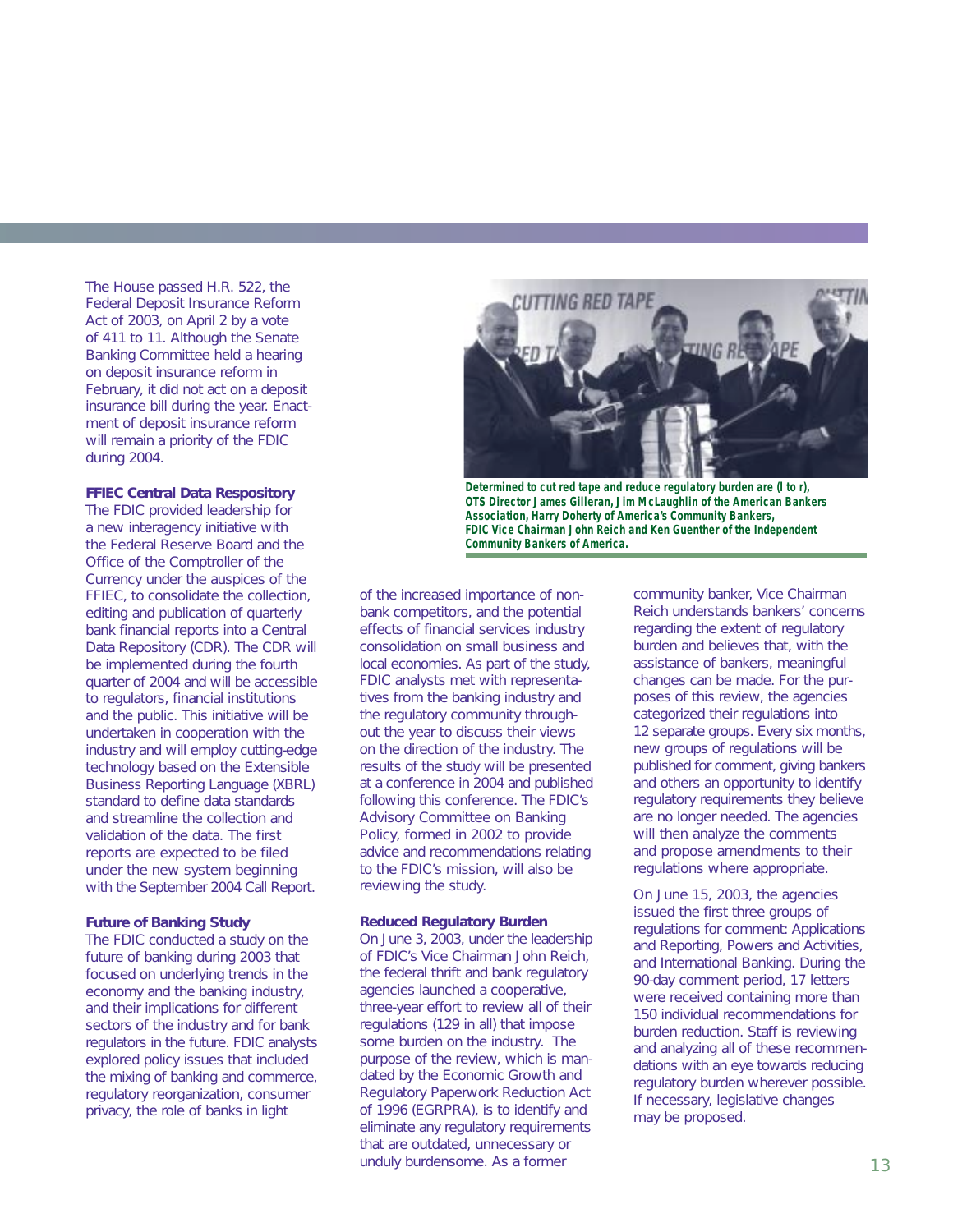As a part of the regulatory burden reduction effort, the FDIC hosted five banker outreach meetings during 2003 to facilitate industry awareness of the EGRPRA project and to listen to bankers' comments, complaints and suggestions on regulatory burden. These meetings were attended by more than 250 bankers. Chairman Powell, Vice Chairman Reich, Federal Reserve Board Governor Mark Olson and Comptroller John D. Hawke were featured speakers at the meetings. Project staff from each of the federal banking regulatory agencies as well as regional representatives of the major industry trade groups attended each of the meetings. Outreach sessions were held in Orlando, St. Louis, Denver, San Francisco and New York.

Ten major regulatory issues emerged from the outreach sessions that appeared to be of the greatest concern to bankers:

- Bank Secrecy Act, including Suspicious Activity Reports (SARs) and Currency Transaction Reports (CTRs)
- USA PATRIOT Act and "Know Your Customer" Requirements
- Withdrawal Limits on Money Market Deposit Accounts (Regulation D)
- Home Mortgage Disclosure Act (HMDA)
- Community Reinvestment Act (CRA)
- Truth-in-Lending Act (Regulation Z) and the Real Estate Settlement Procedures Act (RESPA)
- Three-Day Right of Rescission
- **Extensions of Credit to Insiders** (Regulation O)
- **Flood Insurance**
- **Privacy Notices**

The EGRPRA project will give particular attention to these concerns as it moves forward.

The FDIC maintains an interagency web site on EGRPRA: www.egrpra.gov. This site contains the agendas and discussion topics from the outreach meetings, as well as a summary of the issues raised and potential solutions offered by the participants. Comments received during the first comment period are also posted on the web site.

# **Resolution of Failed Institutions**

During 2003, the FDIC resolved three financial institution failures. These failed institutions had a total of \$1.10 billion in assets and \$908.6 million in deposits. Within one business day after each failure, the FDIC had issued payout checks to insured depositors, or worked with open institutions to ensure that depositors had access to their insured funds. (See the accompanying table on page 18 for details about liquidation activities.)

# **Supervision and Consumer Protection**

Supervision and consumer protection are the cornerstones of the FDIC's efforts to ensure the stability of and public confidence in the nation's financial system. At year-end 2003, the Corporation was the primary federal regulator for 5,340 FDIC-insured, state-chartered institutions that are not members of the Federal Reserve System (generally referred to as

"State Nonmember" institutions). Through safety and soundness, consumer compliance, and Community Reinvestment Act (CRA) examinations of these FDIC-supervised institutions, the FDIC assesses their operating condition, management practices and policies as well as their compliance with applicable laws and regulations. The FDIC also educates bankers and consumers on matters of interest to bank customers and addresses consumers' questions and concerns.

### **Safety and Soundness Examinations**

During 2003, the Corporation conducted 2,421 statutorily required safety and soundness examinations. The number and total assets of FDIC-supervised institutions identified as "problem" institutions (defined as having a composite CAMELS<sup>1</sup> rating of "4" or "5") decreased during 2003. As of December 31, 2003, 73 institutions with total assets of \$8.2 billion had been identified as problem institutions, compared to 84 institutions with total assets of \$12.8 billion on December 31, 2002. These changes represent a decrease of 13.1 percent and 35.9 percent in the number and assets of problem institutions, respectively. During 2003, 58 institutions were removed from problem institution status due to composite rating upgrades, mergers, consolidations or sales, and 47 were newly identified as problem institutions. The FDIC is required to conduct follow-up examinations of all designated problem institutions within 12 months of the last examination. As of December 31, 2003, all follow-up examinations for problem institutions had been performed on schedule.

<sup>&</sup>lt;sup>1</sup> The CAMELS composite rating represents the adequacy of Capital, the quality of Assets, the capability of Management, the quality and level of Earnings, the adequacy of Liquidity, and the Sensitivity to market risk, and ranges from "1" (strongest) to "5" (weakest).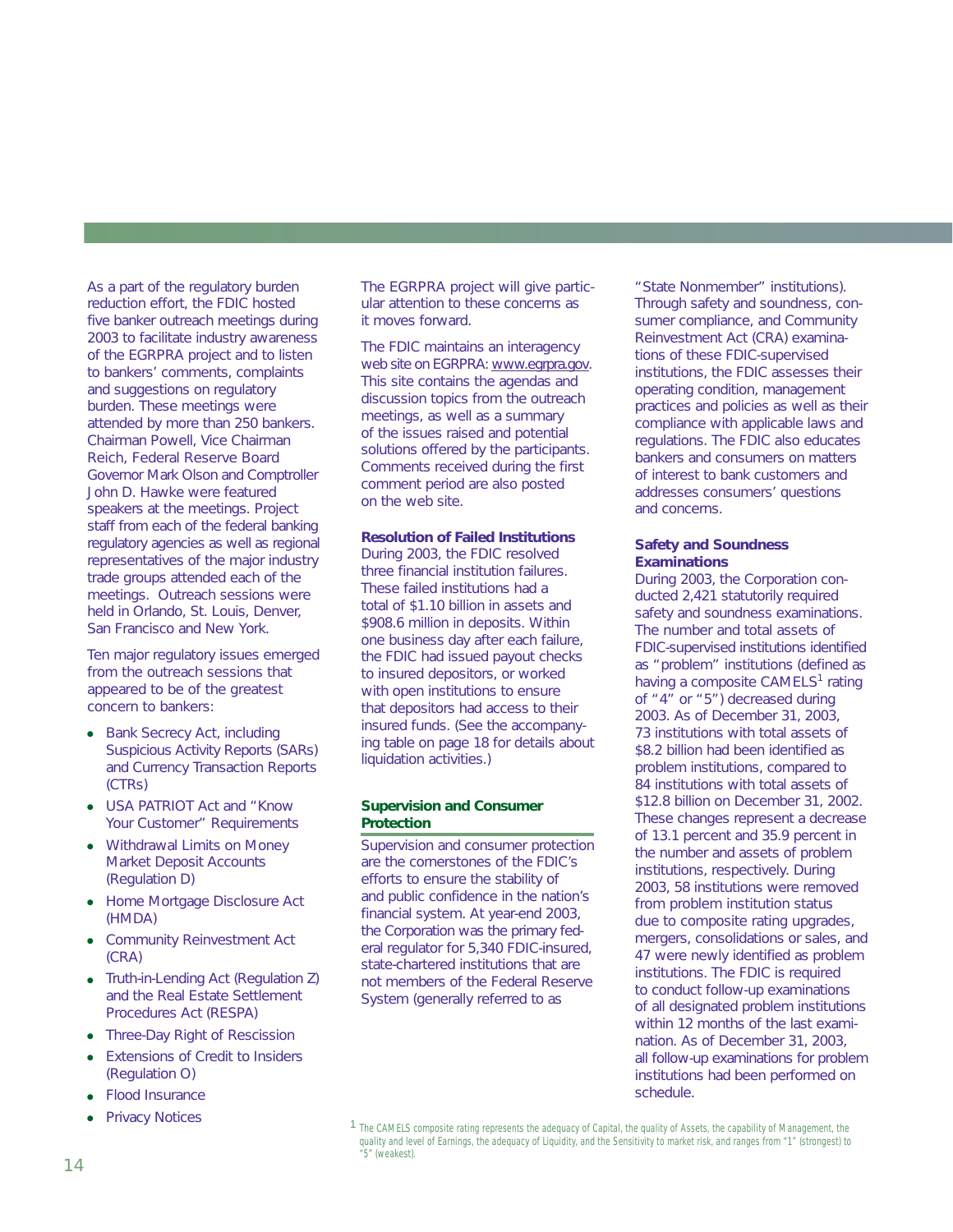# **Compliance and Community Reinvestment Act (CRA) Examinations**

The FDIC conducted 1,610 comprehensive compliance-CRA examinations, 307 compliance-only examinations<sup>2</sup>, and two CRA-only examinations in 2003, compared to 1,334 comprehensive compliance-CRA examinations, 493 compliance-only examinations, and 13 CRA-only examinations in 2002. One institution was assigned a composite "4" rating for compliance as of year-end 2003. None were assigned a composite "5" rating. The "4" rated institution has entered into a Memorandum of Understanding (MOU) with the FDIC to correct compliance issues. The ratings for institutions with CRA-only examinations were rated "Satisfactory." (See the accompanying table for details about the FDIC Examinations.)

#### **Examination Program Efficiencies**

The FDIC continues to implement measures to improve efficiency by maximizing the use of risk-focused examination procedures at wellmanaged banks that meet certain criteria. The Maximum Efficiency, Risk-Focused, Institution Targeted (MERIT) Program provides for the use of risk-focused safety and soundness examination procedures at FDIC-supervised institutions with assets of \$250 million or less that are well-managed, well-capitalized and meet other program criteria. This program helps ensure that the FDIC's resources are focused on those institutions that pose the greatest risk to the insurance funds, while preserving the integrity of the examination process.

**FDIC Examinations** 2001-2003

|                                              | 2003  | 2002  | 2001  |
|----------------------------------------------|-------|-------|-------|
| <b>Safety and Soundness:</b>                 |       |       |       |
| <b>State Nonmember Banks</b>                 | 2,182 | 2.290 | 2.300 |
| <b>Savings Banks</b>                         | 231   | 229   | 241   |
| <b>Savings Associations</b>                  | 0     |       | N     |
| <b>National Banks</b>                        | 5     | 10    | 16    |
| <b>State Member Banks</b>                    | 3     | 5     | 9     |
| Subtotal - Safety and Soundness Examinations | 2,421 | 2.534 | 2,566 |
| <b>CRA/Compliance Examinations:</b>          |       |       |       |
| Compliance-Community Reinvestment Act        | 1,610 | 1.334 | 709   |
| Compliance-only                              | 307   | 493   | 1,465 |
| CRA-only                                     | 2     | 13    | 5     |
| Subtotal CRA/Compliance Examinations         | 1.919 | 1.840 | 2.179 |
| <b>Specialty Examinations:</b>               |       |       |       |
| <b>Trust Departments</b>                     | 501   | 524   | 466   |
| <b>Data Processing Facilities</b>            | 2,304 | 1,681 | 1,625 |
| <b>Subtotal-Specialty Examinations</b>       | 2,805 | 2,205 | 2,091 |
| Total                                        | 7,145 | 6.579 | 6.836 |

The FDIC refocused its compliance examination approach during the second half of 2003. The revised process evaluates a financial institution's compliance management system through a review of policies and procedures and discussions with staff from the institution. Examiners place emphasis on how well the institution's own compliance management system is working to identify emerging risks, monitor changes to laws and regulations, ensure employees understand their responsibilities, incorporate compliance into business operations, review those operations to ensure compliance with applicable laws and regulations, and take effective corrective actions when necessary. Based on risks identified in the compliance management system, examiners pinpoint areas for further evaluation using transaction testing.

# **USA PATRIOT Act**

Since the enactment of the USA PATRIOT Act (Uniting and Strengthening America by Providing Appropriate Tools Required to Intercept and Obstruct Terrorism Act of 2001), the FDIC has participated in numerous interagency working groups to draft revisions to the Bank Secrecy Act as required by the USA PATRIOT Act and to develop interpretive guidance for the financial services industry. In May 2003, the FDIC, in conjunction with other regulatory agencies, jointly issued a final rule to implement Section 326 of the USA PATRIOT Act. Section 326 requires financial institutions to implement a customer identification program to verify the identity of customers opening new accounts. The FDIC has taken steps to educate its examination staff and members of the banking industry on the USA PATRIOT Act at outreach events, training conferences and seminars. To assist financial institutions in their efforts to comply with the Bank Secrecy Act and the USA PATRIOT Act, the FDIC publicly released its examination procedures for the Bank Secrecy Act in October 2003.

<sup>2</sup> Compliance-only examinations are conducted for most institutions at or near the mid-point between comprehensive CRA-compliance examinations under the Gramm-Leach-Bliley Act of 1999, which amended the Community Reinvestment Act of 1977. CRA examinations at small financial institutions with aggregate assets of \$250 million or less are subject to a CRA examination no more than once every five years if they receive a CRA rating of "Outstanding" and no more than once every four years if they receive a CRA rating of "Satisfactory."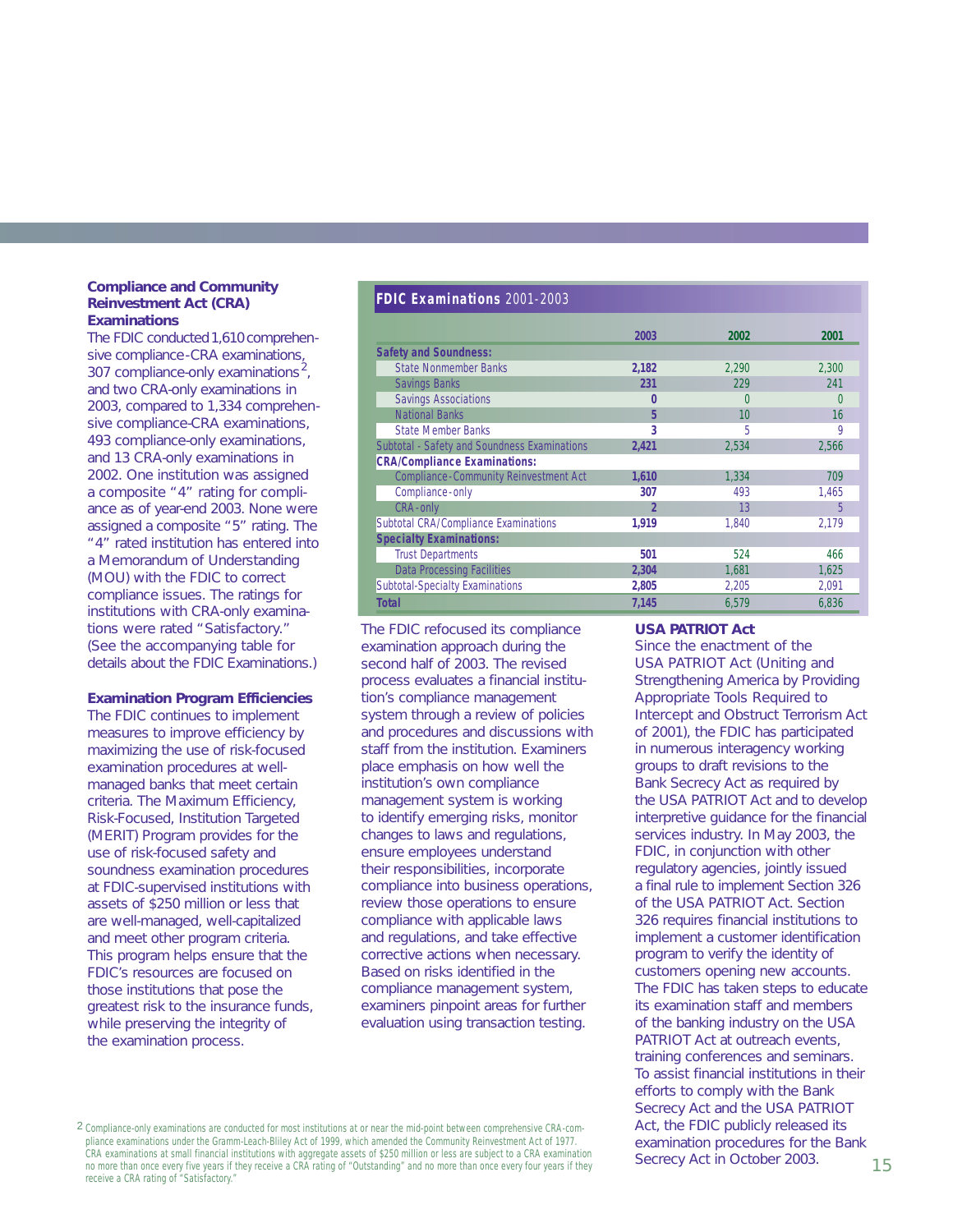To facilitate industry cooperation with law enforcement authorities in their ongoing investigation of terrorist activities through the implementation of Section 314(a) of the USA PATRIOT Act, the FDIC also worked with other federal banking regulators to incorporate point-of-contact information as a required item in the Call Report, beginning with the March 2003 Call Report. The FDIC is the only banking regulator to use this mechanism thus far to provide current point-of-contact information to the Financial Crimes Enforcement Network (FinCEN) to aid in its distribution of Section 314(a) information-sharing requests.

# **The Director's Corner**

The FDIC and the other banking agencies frequently publish and issue guidance for insured institutions and their officers and directors to use to fulfill their responsibilities. This useful and practical information was made available during the first quarter of 2003, when the FDIC established the "Director's Corner" on its external Web site. This site includes items such as Interagency Policy Statements, Supervisory Guidance, and Financial Institution Letters on the topics of Corporate Governance Practices, Auditing and Internal Controls, Accounting Practices and the Allowance for Loan and Lease Losses, and other areas of interest to bank directors.

#### **Payday Lending**

In January 2003, the FDIC published for public review and comment draft examination guidelines for state nonmember institutions that offer payday loans. More than 1,000 comments were received and considered prior to implementing final guidelines in July 2003. Necessitated by the high-risk nature of the business line and the substantial growth of the product, the final guidelines identify the key safety and soundness and consumer protection issues that examiners will consider when evaluating payday lending during examinations. The FDIC's guidelines, while similar in many respects to those issued by other financial institution regulatory agencies, are more explicit on the applicability of the expanded interagency guidance to sub-prime lending programs, capital requirements, allowance for loan and lease losses, classifications, accounting for accrued interest and fees and recoveries, and lending concentrations.

#### *Money Smart* **Financial Literacy Program**

One of the Corporation's top priorities in 2003 was the continued promotion of financial education through its *Money Smart* Program. The FDIC was awarded the prestigious *Service to America Business and Commerce* medal in October 2003 for its efforts in promoting financial literacy using the *Money Smart* curriculum. These medals honor people and organizations that have shown a strong commitment to public service and have made a significant contribution in their field of government that is innovative, high-impact and critical for the nation.

Since its introduction in July 2001, the *Money Smart* program has generated a great deal of interest. Primarily designed to help adults with little or no banking experience develop positive relationships with insured depository institutions, the program has been widely cited in over 100 national and local publications. Requests for the program have been received from Mexico, Thailand and Canada. During 2003, the FDIC continued to expand



**DSC** *Money Smart* **team members (l to r): Pam Bronson, Joan Lok, Kip Child, Jacqui Gordon, Cathie Davis, Teresa Perez, Jim Pilkington, and Clinton Vaughn join Chairman Powell and team leader Nelson Hernandez on stage to accept the Service to America Business and Commerce medal.**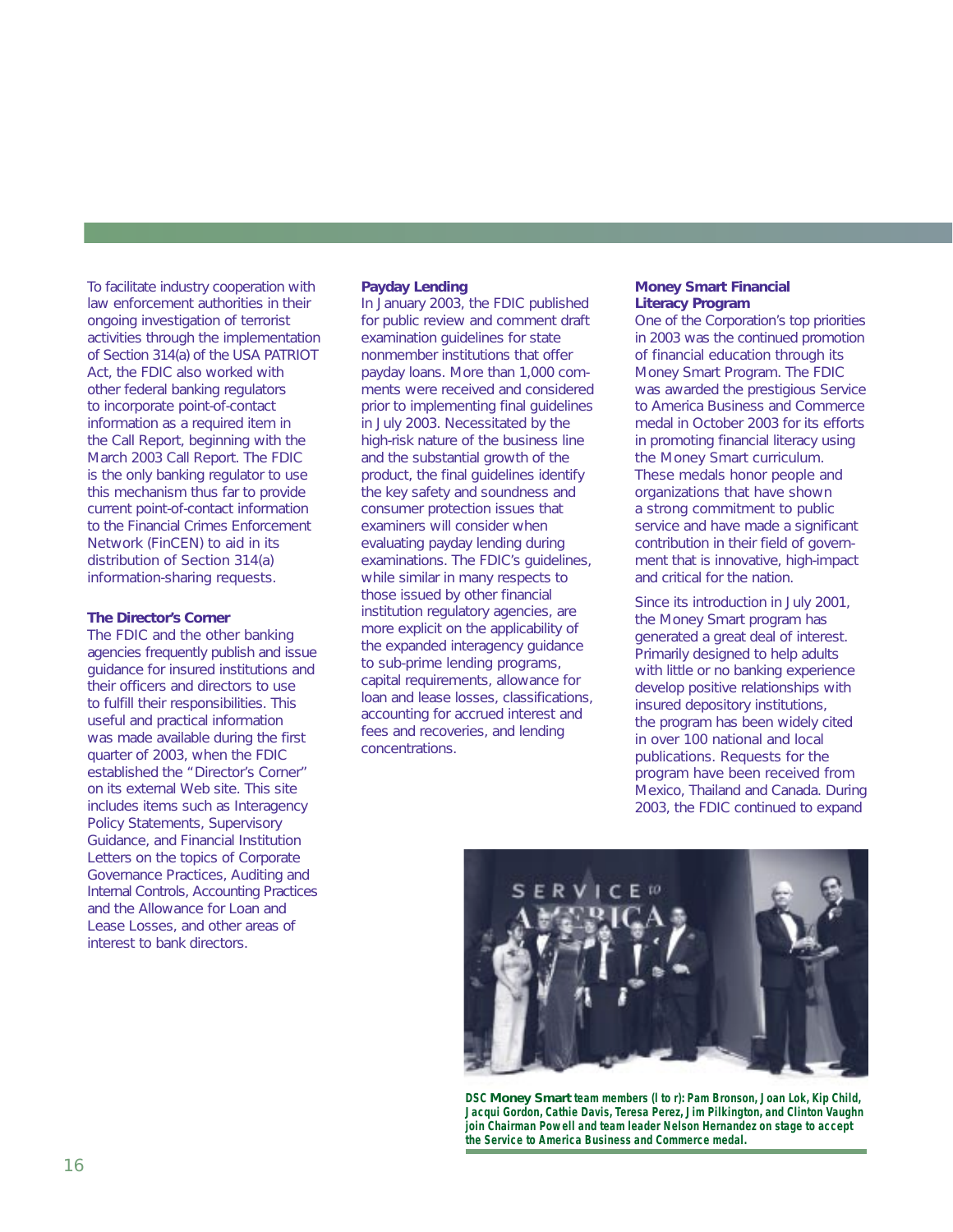

**Defense Secretary Donald Rumsfeld and FDIC Chairman Donald Powell agree, at a meeting at the Pentagon, to make** *Money Smart* **training available to 1.4 million servicemen and servicewomen worldwide.**

the public's access to *Money Smart* by translating the program into Chinese and Korean and expanding membership in the *Money Smart* Alliance. By year-end 2003, the FDIC had trained over 5,000 volunteer instructors, taught over 100,000 consumers and supplied more than 111,000 copies of the *Money Smart* training curriculum to various groups, including government, community, financial and faith-based organizations.

#### **Consumer Complaints and Inquiries**

The FDIC investigates and responds to complaints and inquiries from consumers, financial institutions and other parties about potential violations of consumer protection and fair lending laws, as well as deposit insurance matters. As of December 31, 2003, the FDIC had received 8,026 complaints, of which 4,047 were against state-chartered nonmember banks. Approximately fifty percent of the state nonmember bank consumer complaints concerned credit card accounts. The most frequent complaints involved loan

denials, billing disputes and account errors, terms and conditions, collection practices, reporting of erroneous information, and credit card fees and service charges. The FDIC's centralized Consumer Response Center (CRC) is responsible for investigating all types of consumer complaints about FDIC-supervised institutions and for answering consumer inquiries about consumer protection laws and banking practices.

During 2003, the FDIC received over 100,000 inquiries from consumers and members of the banking community. The FDIC Central Call Center serves as the primary telephone point of contact for questions on deposit insurance coverage from the banking community and the public. (For more information on the Call Center, which can be reached at 1-877-ASK-FDIC, or 1-877-275-3342, toll free, see page 129.)

#### **Corporate Governance**

The FDIC has long recognized the importance of good corporate governance in maintaining the integrity and stability of the nation's banking system. The Sarbanes-Oxley Act of 2002 (Act) imposes new reporting, corporate governance, and auditor independence requirements on companies including insured depository institutions and bank and thrift holding companies with securities registered under the federal securities laws. In response to questions about the applicability of the Act to insured depository institutions that are not public companies, the FDIC issued comprehensive guidance in March 2003, describing significant provisions of the Act and related rules of implementation adopted by the Securities and Exchange Commission. The guidance explained how adopting sound corporate governance practices outlined in the Act may benefit banking organizations, including those that are not public companies, and how several of the Act's requirements mirror existing banking agency policy guidance related to corporate governance.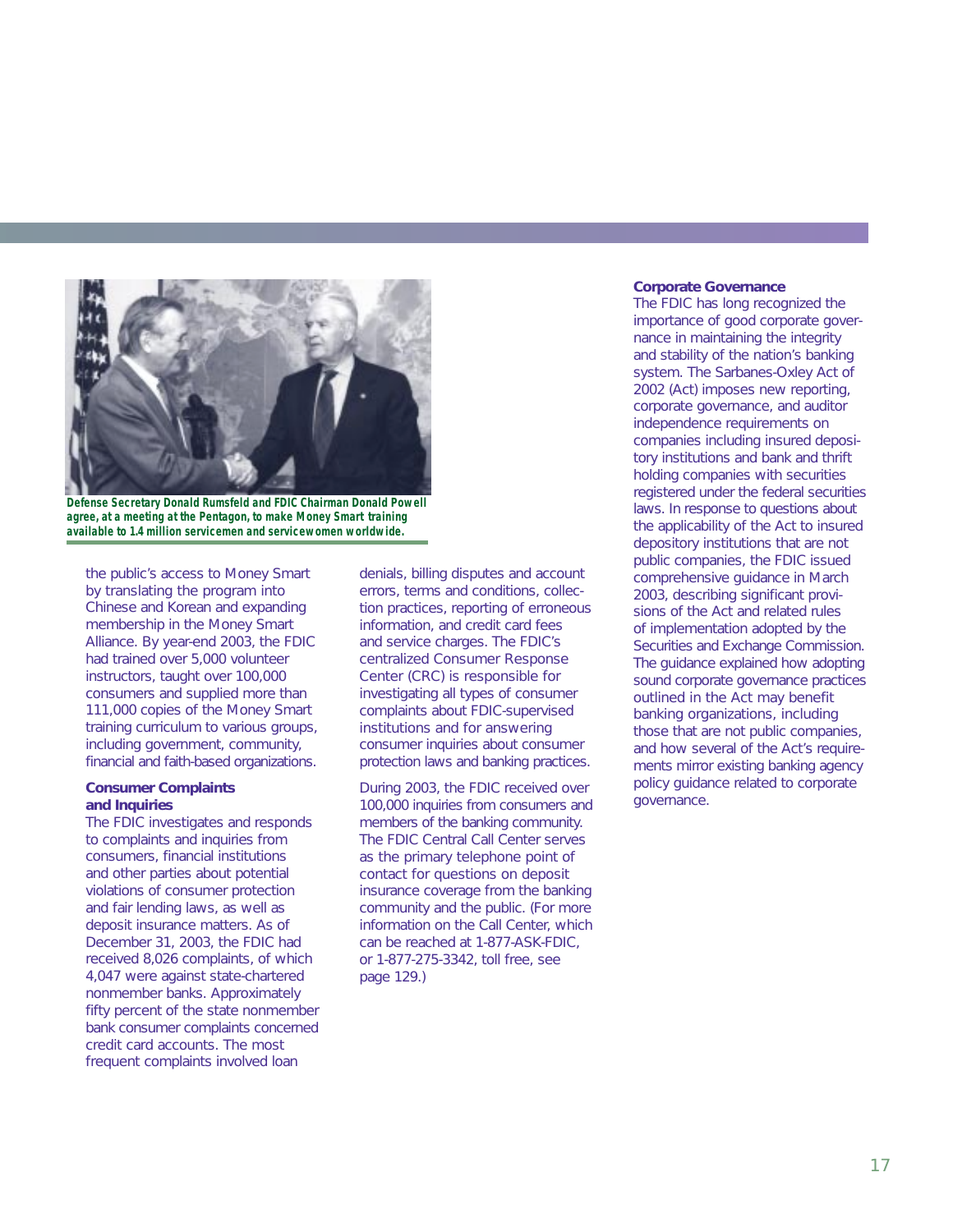# **Receivership Management**

The FDIC has the unique mission of protecting the depositors of insured banks and savings associations. Since FDIC's inception over 70 years ago, no depositor has ever experienced a loss of insured deposits at an FDIC-insured institution due to a failure. The FDIC protects insured depositors by prudently managing the BIF and the SAIF and using the assets of the funds to make insured depositors whole at the time of institution failure. Once an institution is closed by its chartering authority – the state for state-chartered institutions, the OCC for national banks, or the OTS for federal savings associations –the FDIC is responsible for the resolution of the failed bank or savings association. FDIC staff gathers data about the troubled institution, estimates the potential loss due to its failure, solicits and evaluates bids from potential acquirers, and then recommends the least costly resolution transaction to the FDIC's Board of Directors.

# **Protecting Insured Depositors Through Asset Marketing**

The FDIC's ability to attract healthy FDIC-insured institutions to assume deposits and to purchase the assets of failed banks and savings associations ensures that depositors have prompt access to their insured deposits, minimizes the disruption to the customers and the community, and allows a fair portion of the failed

# **Liquidation Highlights** 2001-2003

| Dollars in billions                                     |          |                      |      |
|---------------------------------------------------------|----------|----------------------|------|
|                                                         | 2003     | 2002                 | 2001 |
| <b>Total Resolved Banks</b>                             |          | 10                   |      |
| <b>Assets of Resolved Banks</b>                         | \$1.10   | 2.50<br>$\mathbb{S}$ | .05  |
| <b>Total Resolved Savings Associations</b>              | $\bf{0}$ |                      |      |
| <b>Assets of Resolved Savings Associations</b>          | $\Omega$ | .05                  | 2.18 |
| Net Collections from Assets in Liquidation <sup>®</sup> | 1.70     | 1.84                 | .31  |
| Total Assets in Liquidation <sup>®</sup>                | .81      | 1.24                 | .57  |
| Total Dividends Paid <sup>•</sup>                       | 1.06     | \$2.12               | .46  |

Concludes activity from thrifts resolved by the former Federal Savings and Loan Insurance Corporation and the Resolution<br>
Trust Corporation. Trust Corporation.

institution's assets to be returned to the private sector almost immediately. Assets remaining after the resolution transaction are liquidated by the FDIC in an orderly manner, and the proceeds are used to pay creditors, uninsured depositors (depositors whose accounts exceed the \$100,000 deposit insurance limits), and reimburse the insurance fund that funded the resolution transaction. In 2003, the FDIC again met its goal of marketing 85 percent of a failed institution's marketable assets within 90 days of the institution's failure.

During 2003, the FDIC resolved three BIF-insured institution failures. Southern Pacific Bank, Torrance, California, with total assets of \$1.052 billion, was closed on February 7. Southern Pacific's insured deposits and a large portion of its assets were sold to another FDIC-insured institution. First National Bank of Blanchardville, Blanchardville, Wisconsin, with total assets of \$35.5 million, failed on May 9, and all insured deposits were sold

to another FDIC-insured institution. Pulaski Savings Bank, Philadelphia, Pennsylvania, with total assets of \$8.9 million, failed on November 14, and all insured deposits were sold to another FDIC-insured institution. (See the accompanying table above for details about liquidation activities.)

The FDIC initiated a number of projects in 2003 to better manage and leverage its resources to meet potential challenges in the resolution of future financial institution failures. These projects are in the areas of processing depositor claims, franchise and asset marketing, asset valuation and sales, asset servicing, receivership operations and management, information systems, planning and communication, cost containment, to another FDIC-insu<br>Pulaski Savings Bank<br>Pennsylvania, with tc<br>\$8.9 million, failed on<br>and all insured depos<br>to another FDIC-insu<br>(See the accompanyi<br>for details about liquid<br>The FDIC initiated a r<br>projects in 2003 to b<br>a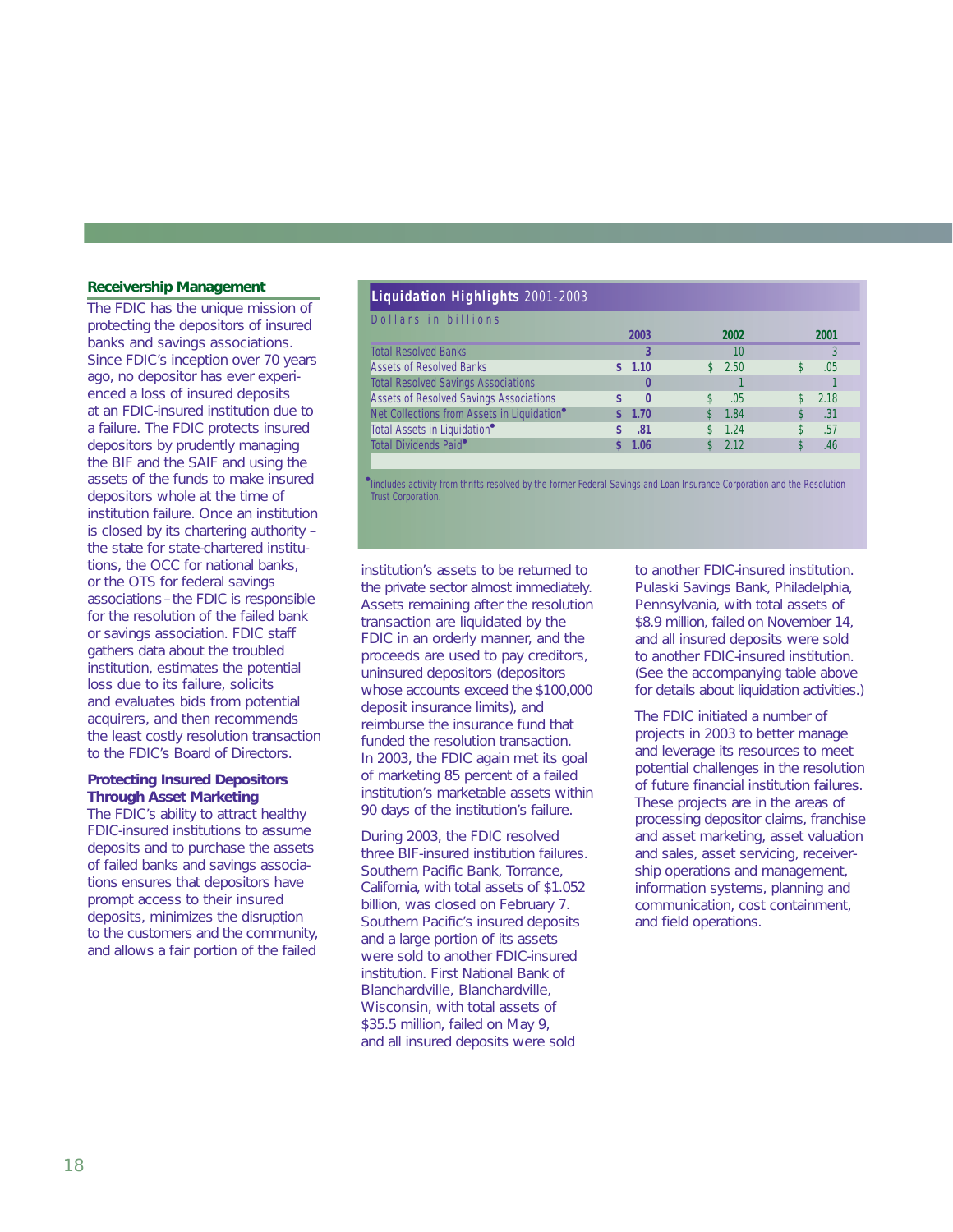#### **Lessons Learned Symposium**

The FDIC, in association with the SW Graduate School of Banking and Southern Methodist University's Cox School of Business, presented the *Lessons Learned from Recent Bank Failures* symposium on October 24. This conference served as a forum for academics, regulators and industry participants to present analyses and to debate the causes and costs of recent bank failures. Presentations and discussions centered on the root causes of recent bank failures, the impact of new banking activities on bank failures, and the costs of recent bank failures.

#### **Customer Service Center**

In order to help consumers needing assistance with matters arising from failed financial institutions, the FDIC also operates a Customer Service Center with staff dedicated to handling records research and collateral releases. During 2003, FDIC staff responded to nearly 86,000 inquiries and was recognized for Outstanding Customer Service provided through expanded e-Government initiatives at the President's Quality Awards for their innovative work and rapid response time in this area. The records research staff reviews the historical records of failed financial institutions in order to answer customer questions on deposit accounts, loan transaction histories, tax suits for delinquent real estate, and other issues. The collateral release staff researches and determines ownership of collateral securing loans of failed financial institutions in order to provide a release of lien, assignment or reconveyance to the borrower. This staff

successfully handled over 17,000 collateral release inquiries in 2003. Finally, the Customer Service Call Center handled over 85,000 calls asking for information or assistance.

#### **Terminations**

The FDIC, as receiver, manages the receivership estate and the subsidiaries of failed insured financial institutions with the goal of achieving an expeditious and orderly termination. The oversight and prompt termination of receiverships help to preserve value for the uninsured depositors and creditors by reducing overhead and other holding costs. For that reason, the FDIC has established a target of terminating 75 percent of receiverships within three years of the failure date. The goal would have been achieved in 2003 except for outstanding professional liability claims and other impediments. At year-end 2003, three receiverships remained active from the seven receiverships established following institution failures in 2000. These three receiverships could not be terminated due to the existence of ongoing professional liability litigation and non-asset defensive litigation. These cases continue to be vigorously pursued through appropriate negotiations and litigation proceedings.

#### **Operational Efficiency and Effectiveness**

Although the FDIC is not subject to the President's Management Agenda (PMA), it has given priority attention to continuing efforts to improve operational efficiency and effectiveness, consistent with the PMA. Major initiatives pursued in this area during 2003 are outlined below.

# **Managing Human Capital**

The FDIC has been downsizing its workforce for a decade, as the residual workload from the banking and thrift crises has gradually been completed. FDIC staffing, including staff assigned to the Resolution Trust Corporation, has declined from approximately 23,000 in 1993 to about 5,300 at the end of 2003. In mid-2003, a reduction in force was implemented to address 43 identified surplus positions that remained following aggressive efforts in 2002 and early 2003 to align staffing with current workload through voluntary measures. Like other organizations, the Corporation will continue to review its work processes and employ technology and other means to improve operational efficiency, potentially resulting in excess positions. The Corporation expects to be able to address future surplus positions, in most instances, through a continuing process of carefully managing resources.

The demands placed on the Corporation by a rapidly changing external environment require a more dynamic and strategic approach to managing the Corporation's human capital in order to ensure that the FDIC has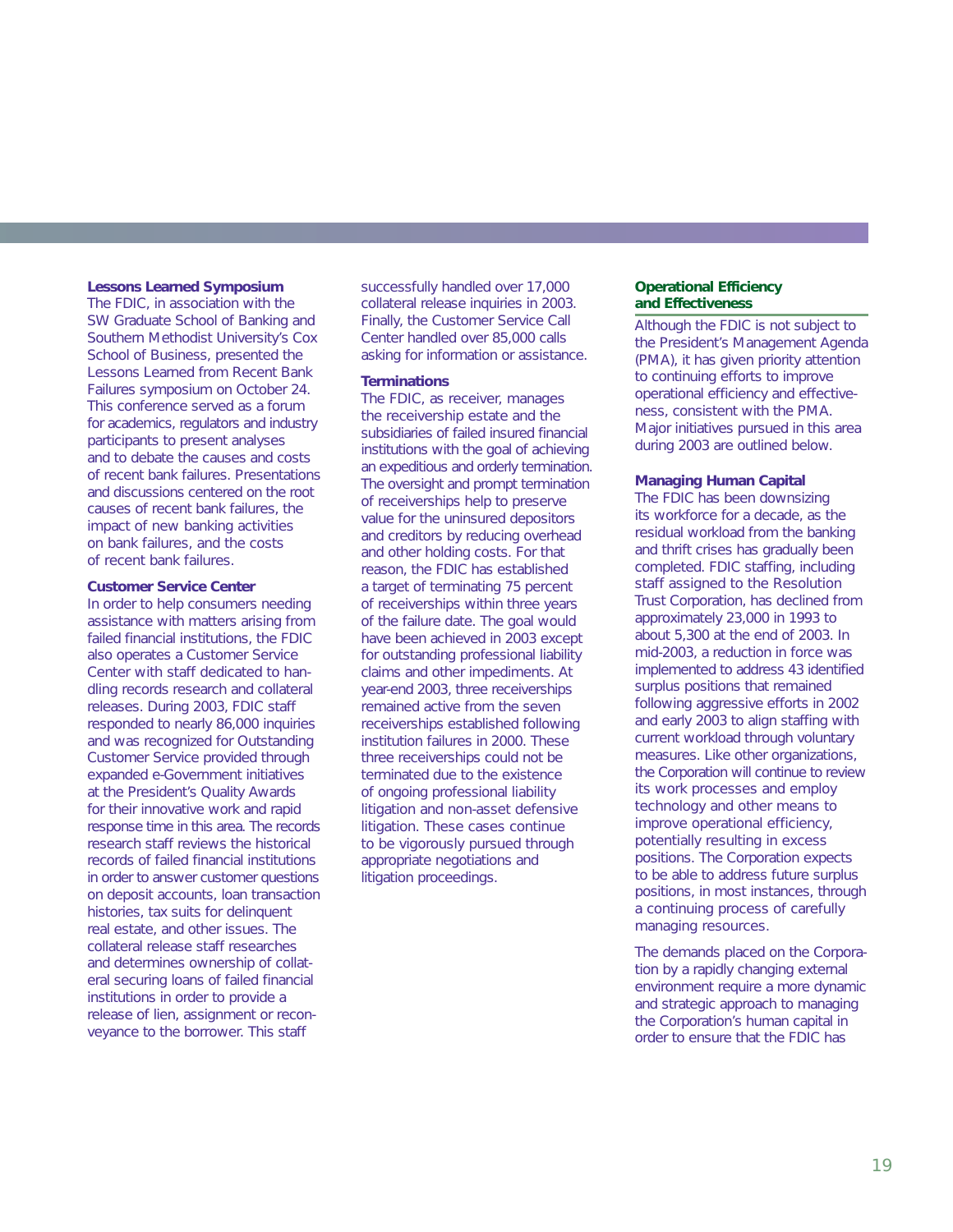

**At their official induction as Deans of the FDIC Corporate University (l to r): Erica Cooper, School of Leadership Development; Fred Carns, School of Insurance; Nancy Hall, School of Supervision and Consumer Protection; James Wigand, School of Resolutions and Receiverships; and Miguel Torrado, School of Corporate Operations. CLO Dave Cooke joined in welcoming the new Deans.**

the skills and staff necessary to fulfill its mission in the future. The Corporation is in the process of revamping its compensation program to place greater emphasis on performance-based incentives. A new executive classification and pay program was implemented in 2003 that ties all future pay increases to performance against specific measurable objectives. The Corporation also implemented a new Corporate Success Award program that differentiates annual pay increases for the rest of the workforce on the basis of performance. A comprehensive review of the Corporation's human resource management processes identified opportunities to provide increased flexibility in both the recruitment and retention of employees and

the management of employee performance. Implementation of the recommendations from that review began in 2003 and will continue in 2004. In addition, the Corporation began to analyze staffing alternatives to ensure that it continues to have the skills it needs in its workforce as it deals with a large number of retirements expected over the next five to seven years.

### **Key Positions Filled – Chief Economist, Chief Accountant, and Chief Information Officer**

In February 2003, the FDIC named the Corporation's Chief Economist and Chief Accountant. The Chief Economist will develop and communicate the FDIC's perspective on a wide range of economic and risk management issues. The Chief Accountant will spearhead FDIC accounting policy development (for banks in the U.S. and abroad),

establish regulatory financial reporting requirements, and review depository institutions' accounting for specific transactions. The Chief Accountant will also participate in developing the FDIC's regulations and supervisory policies on capital adequacy and auditing programs and oversee the FDIC's securities registration and disclosure function under federal securities laws. In November 2003, the FDIC filled the vacant Chief Information Officer (CIO) position. The CIO will play a crucial role in overseeing the transformation of the Corporation's Division of Information Resources Management into a more agile and customer-focused strategic partner.

#### **Corporate University**

In June 2003, the FDIC Chairman appointed the agency's first Chief Learning Officer to head the new Corporate University (CU). The CU represents a departure from traditional training approaches and will provide a continual learning environment for FDIC employees. It will use numerous tools and techniques to prepare them for a changing banking, economic and regulatory landscape. The CU provides opportunities for employees to enhance their sense of corporate identity while learning more about the FDIC's major program areas of Insurance, Supervision and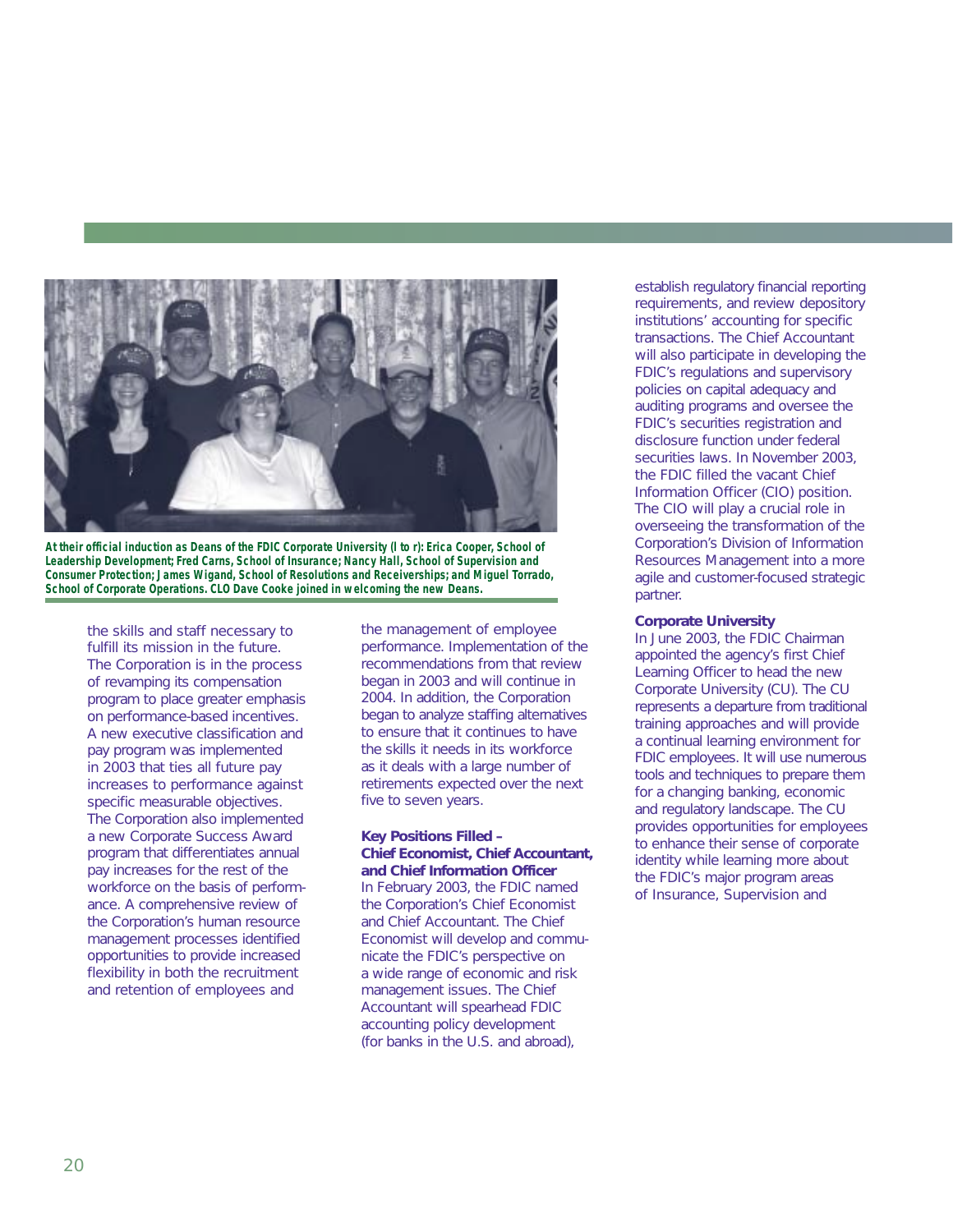Consumer Protection, and Receivership Management. Further, the CU will be a leader in leveraging technology to improve the efficiency and effectiveness of all Corporate training.

#### **Information Technology Initiatives**

To keep pace with an ever-evolving financial services industry, the FDIC is utilizing technology to bring stakeholders information in a more timely, secure manner. Efforts have focused on improving the FDIC's public web site, securing ways to facilitate electronic communication with stakeholders, and streamlining examination efforts through more efficient means of collecting and disseminating data. The FDIC also completed in 2003 a comprehensive review of its Information Technology (IT) program. That review evaluated the cost and performance of the current IT program, identified future skill requirements and alternative sourcing strategies, and recommended a new organizational and staffing structure to begin to transform the IT organization into a strategic partner with the Corporation's major business units over the next two to three years.

Significant IT-related accomplishments in 2003 include:

- Considerable progress was made in the development and implementation of a new Enterprise Architecture (EA) to guide the Corporation's future IT efforts. By following the EA program, the FDIC will be able to deploy new systems more quickly, reduce risks normally inherent in largescale systems, and forecast system development budgets and schedules more accurately, thus reducing system development and support costs. The EA program will also emphasize security and enhance e-government capabilities.
- The FDIC's public Web site (www.fdic.gov) was redesigned to make use of the agency's online services faster and easier for bankers, financial analysts, consumers and others. Products and services available on the Web site include resources for bankers about their requirements for safe operations and compliance with consumer protection laws, data about individual banks and the banking industry, useful information for consumers about deposit insurance and rights as depositors and borrowers, and updates on FDIC press releases.
- FDIC achieved several successes with FDIC*connect*, a secure Web site developed to facilitate electronic communication with insured financial institutions. During 2003, twelve business

transactions were activated to enable institutions to conduct business online with the FDIC. These transactions included filing of new branch applications by insured institutions, collection of information for the 2003 summary of deposits, public retrieval of beneficial ownership reports, and access to bank assessment invoices.

- In June 2003, FDIC implemented the Assessment Information Management System (AIMS II), which calculates, collects and accounts for the quarterly assessment premiums paid by financial institutions. The FDIC issues over 9,000 invoices quarterly and captures a full history of assessment-related transactions. The assessment function is vital to the FDIC, and the improvements realized by putting this system in place have made the Corporation more efficient. Assessment invoices are now made available to insured institutions using FDIC*connect*.
- FDIC partnered with several external organizations to emphasize the importance of robust information security programs to financial institutions. These organizations included the Federal Bureau of Investigation, the Financial and Banking Information Infrastructure Committee, Financial Crimes Enforcement Network, and the Critical Infrastructure Protection Project of George Mason University School of Law. In partnership with these organizations, the FDIC sponsored a series of cybersecurity symposia and helped to identify and develop a set of best practices for cyber-security for use in financial institutions.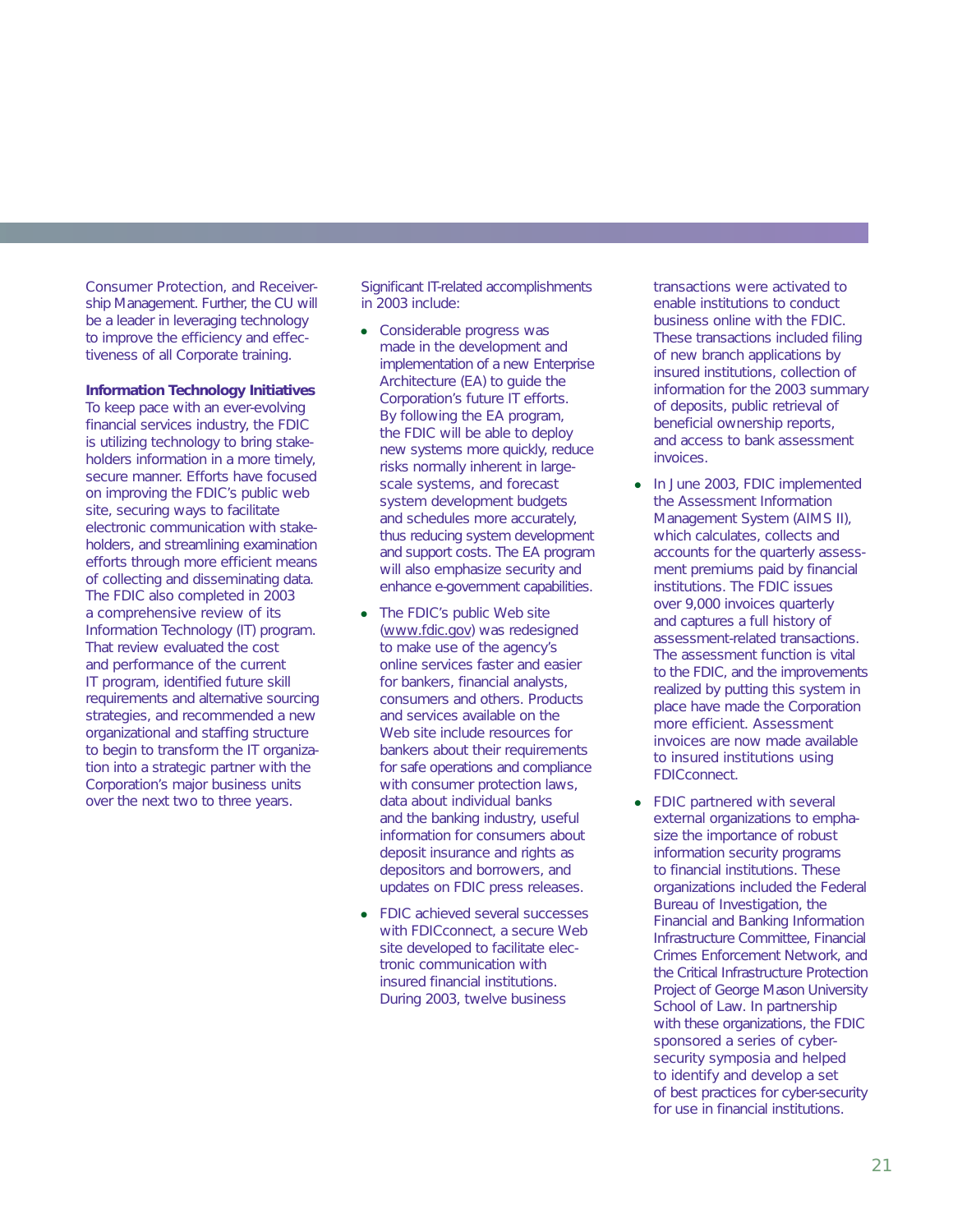#### **Improved Information Security**

In response to a reportable condition on information security weaknesses identified in the GAO's audit of the Corporation's 2002 financial statements, the FDIC continued to give priority attention in 2003 to its information security management program. Major program accomplishments in 2003 included the following:

- Updated policies on contractor and outside agency security were issued, and contractor security requirements were added to the Acquisition Policy Manual. Security audits of local outside contractor sites were also conducted.
- Security performance measures were identified and tracked through quarterly performance reports to senior FDIC management.

The annual Federal Information Security Management Act audit conducted by the OIG noted significant improvement in the FDIC's information security program during the prior 12 months. The audit assigned an overall "limited assurance" rating, but identified only one area that was assigned a "minimal/no assurance" rating, down from three in 2002. Efforts to improve all areas of information security will continue in 2004.

# **Financial Highlights**

# **Deposit Insurance Fund Performance**

The FDIC administers two deposit insurance funds –the Bank Insurance Fund (BIF) and the Savings Association Insurance Fund (SAIF) – and manages the FSLIC Resolution Fund (FRF), which fulfills the obligations of the former Federal Savings and Loan Insurance Corporation (FSLIC) and the former Resolution Trust Corporation (RTC). The following summarizes the condition of the FDIC's insurance funds. (See the accompanying tables on FDIC-Insured Deposits, Insurance Fund Reserve Ratios and Risk-Related Premiums on the following pages.)

The BIF reported comprehensive income (net income plus current period unrealized gains/losses on available-for-sale securities) of \$1.7 billion for the twelve months ending December 31, 2003, compared to \$1.6 billion for the same period in the prior year. During 2003, estimated losses for future and actual failures, as well as litigation, decreased by \$832 million, and operating expenses decreased by \$16 million. However, these decreases in losses and expenses were partially offset by significant reductions in unrealized gains on available-for-sale securities (\$576 million) and lower interest revenue on U.S. Treasury obligations (\$162 million). As of December 31, 2003, the fund balance was \$33.8 billion, up from \$32.1 billion at year-end 2002.

BIF's contingent liability for anticipated failures declined by \$830 million. or 82 percent, to \$178 million for the year. This overall reduction in the reserves is primarily the result of improvements in the loss reserve methodology and an improvement in the financial condition of a few large troubled institutions.

The SAIF reported comprehensive income of \$493 million for the twelve months, ending December 31, 2003, compared to \$812 million for the same period in the prior year. This difference of \$318 million was primarily due to a decrease in unrealized gains on available-for-sale securities of \$198 million, a slight reduction in interest revenue of \$32 million, and a reduction in the estimated losses for future failures of \$55 million. As of December 31, 2003, the fund balance was \$12.2 billion, up from \$11.7 billion at year-end 2002.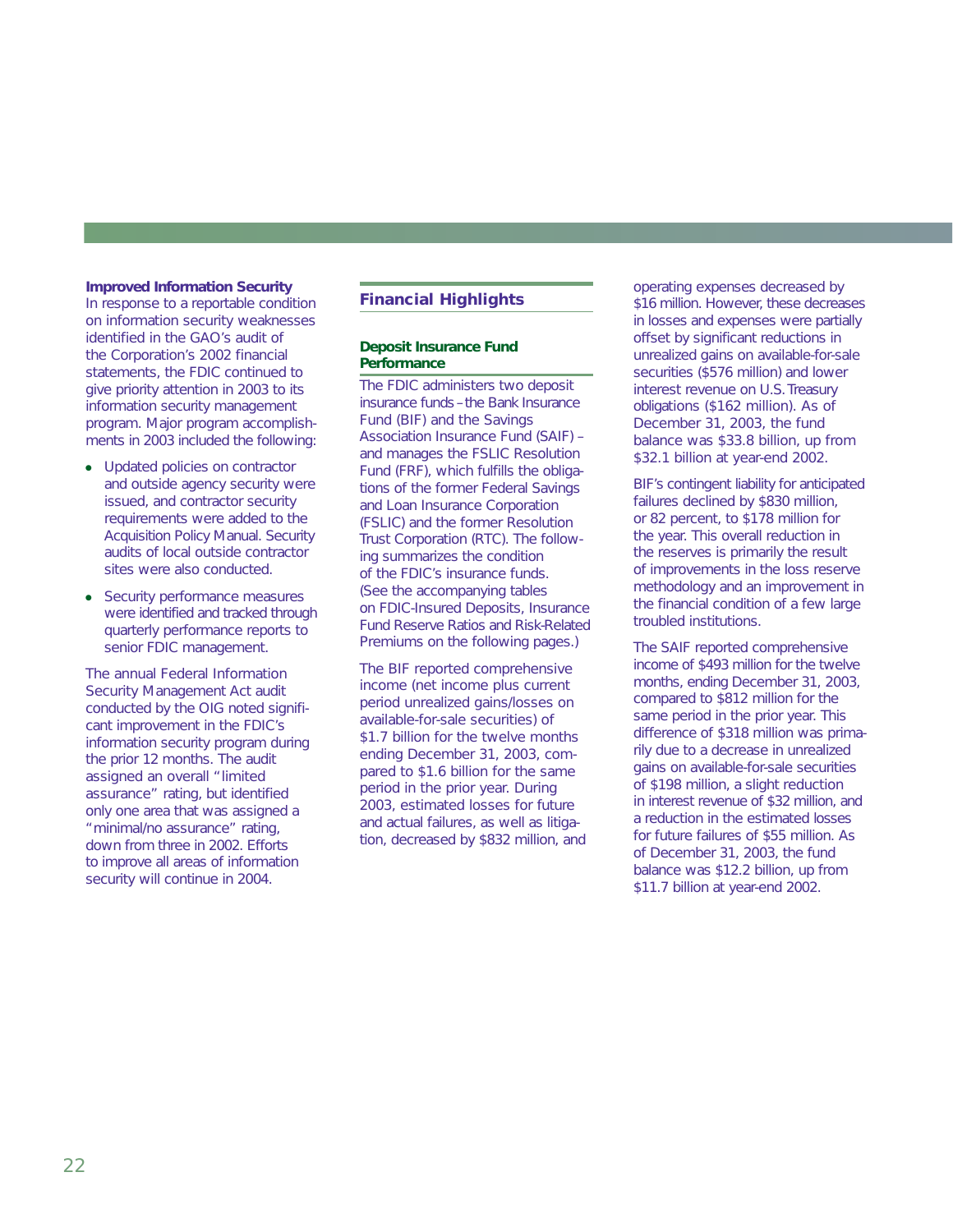

SAIF's contingent liability for anticipated failures decreased by \$87 million, or 96 percent, to \$3 million for the year. The overall reduction is the result of improvements in the loss reserve methodology and the improved financial condition of a few large troubled institutions. As of December 31, 2003, SAIF's current liabilities totaled less than one percent of the fund balance.

# **Operating Expenses**

Corporate Operating Budget expenses totaled \$1,008.2 million in 2003, including \$968.6 million for ongoing operations and \$39.6 million for receivership funding. These expenses represented approximately 98 percent of the approved budget for ongoing operations and 53 percent of the approved budget for receivership funding. Receivership funding expenses were down significantly from 2002 because of the smaller number of insured institution failures.

The Board of Directors approved a 2004 Corporate Operating Budget of approximately \$1.1 billion, including just over \$1.0 billion for ongoing operations. The level of approved spending in the 2004 budget remains virtually the same as that in 2003 due to continuing efforts to identify operational efficiencies and control costs. The Corporate Operating Budget includes funding for a number of major new initiatives, including the Corporate University and the Center for Financial Research.

The 2004 budget includes, for the first time, estimated funding requirements (\$35 million) for litigation expenses projected to be incurred on behalf of the FDIC by the U.S. Department of Justice. These expenses have not previously been included in the annual Corporate Operating Budget, but were expensed directly to the appropriate receivership accounts. This change will increase the transparency of the Corporation's financial reporting.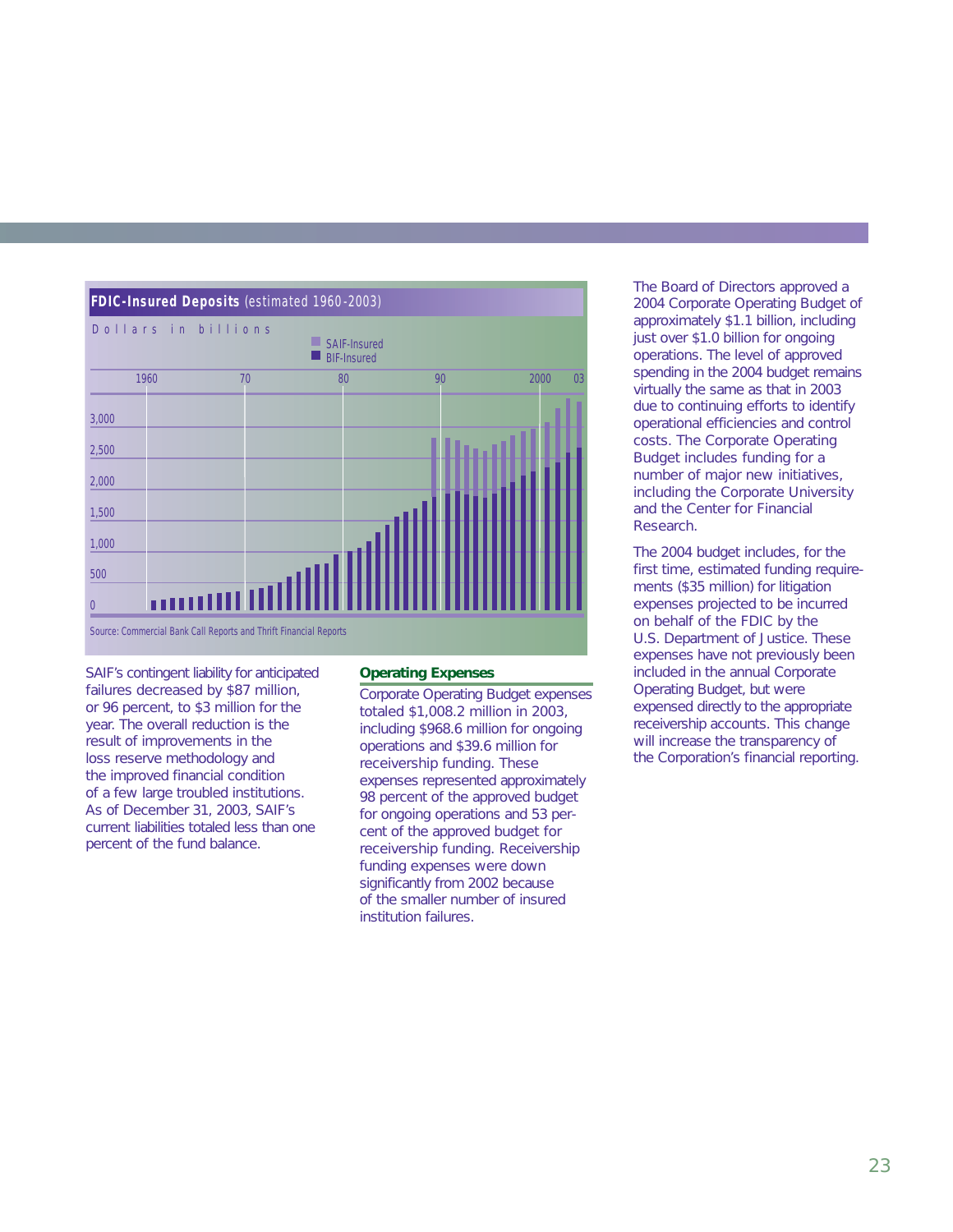

#### **Investment Spending**

The FDIC has a disciplined process for reviewing proposed new capital investment projects and managing the implementation of approved projects. Most of the projects in the current investment portfolio are major IT systems initiatives.

Proposed projects are carefully reviewed to ensure that they are consistent with the Corporation's enterprise architecture and include an appropriate return on investment for the insurance funds. The process also enables the FDIC to be aware of risks to the major capital investment

projects and facilitates appropriate, timely intervention to address these risks throughout the development process. An investment portfolio performance review of the major capital investments is provided to the FDIC Board of Directors quarterly. During 2003, the Board of Directors approved two new investment projects: (1) Legal Information Management System - \$3.2 million and (2) Asset Servicing Technology Enhancement Project - \$31.8 million.